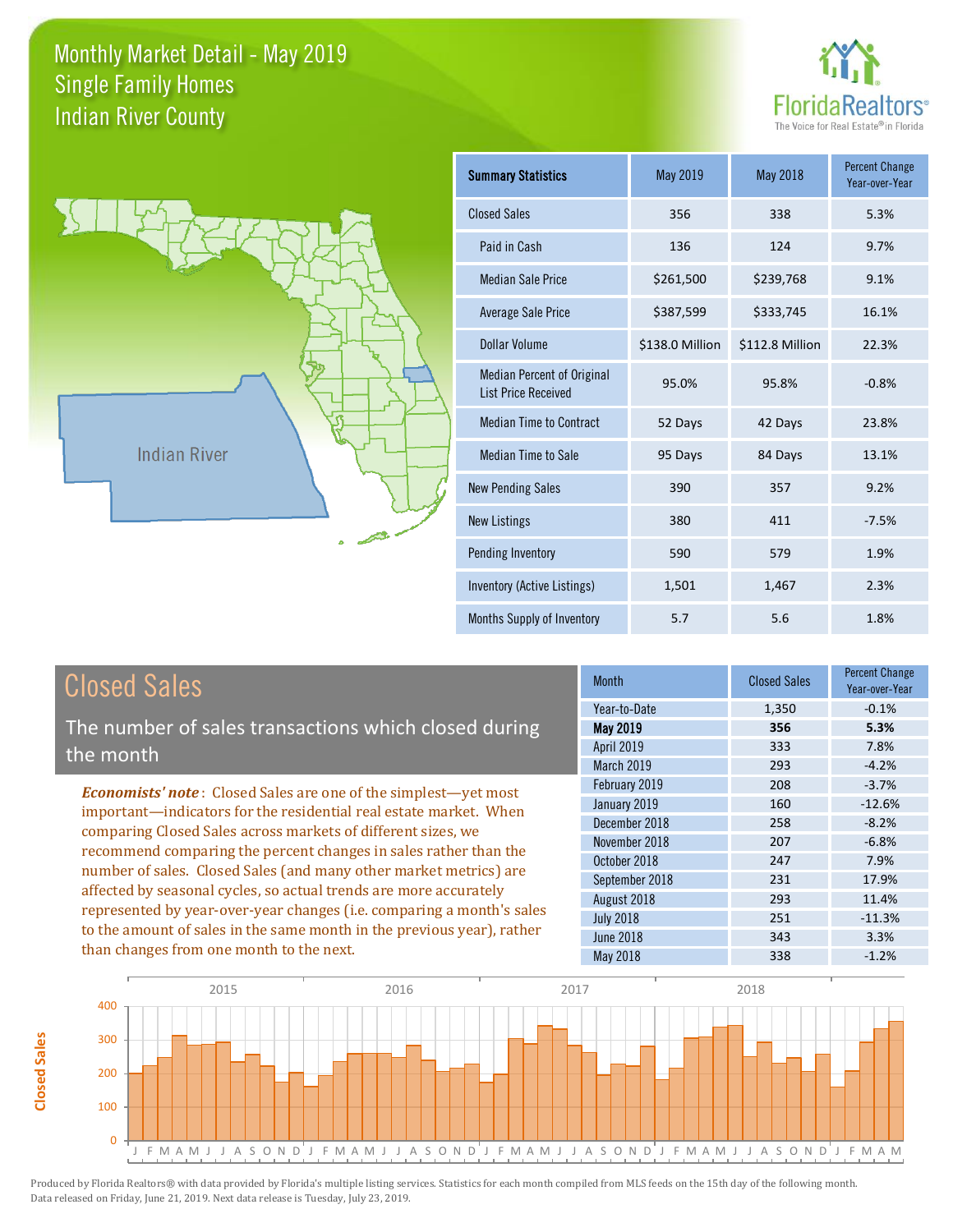this statistic should be interpreted with care.



97 -6.7%

| Cash Sales                                                                     | <b>Month</b>      | <b>Cash Sales</b> | <b>Percent Change</b><br>Year-over-Year |
|--------------------------------------------------------------------------------|-------------------|-------------------|-----------------------------------------|
|                                                                                | Year-to-Date      | 546               | 3.8%                                    |
| The number of Closed Sales during the month in which                           | May 2019          | 136               | 9.7%                                    |
| buyers exclusively paid in cash                                                | <b>April 2019</b> | 138               | 5.3%                                    |
|                                                                                | <b>March 2019</b> | 116               | 10.5%                                   |
|                                                                                | February 2019     | 90                | $-3.2%$                                 |
|                                                                                | January 2019      | 66                | $-9.6%$                                 |
| <b>Economists' note:</b> Cash Sales can be a useful indicator of the extent to | December 2018     | 95                | $-13.6%$                                |
| which investors are participating in the market. Why? Investors are            | November 2018     | 83                | $-6.7%$                                 |
| far more likely to have the funds to purchase a home available up front,       | October 2018      | 93                | 0.0%                                    |
| whereas the typical homebuyer requires a mortgage or some other                | September 2018    | 63                | $-4.5%$                                 |
| form of financing. There are, of course, many possible exceptions, so          | August 2018       | 109               | 23.9%                                   |



## Cash Sales as a Percentage of Closed Sales

The percentage of Closed Sales during the month which were Cash Sales

*Economists' note* : This statistic is simply another way of viewing Cash Sales. The remaining percentages of Closed Sales (i.e. those not paid fully in cash) each month involved some sort of financing, such as mortgages, owner/seller financing, assumed loans, etc.

| Month            | <b>Percent of Closed</b><br>Sales Paid in Cash | <b>Percent Change</b><br>Year-over-Year |
|------------------|------------------------------------------------|-----------------------------------------|
| Year-to-Date     | 40.4%                                          | 3.9%                                    |
| May 2019         | 38.2%                                          | 4.1%                                    |
| April 2019       | 41.4%                                          | $-2.4%$                                 |
| March 2019       | 39.6%                                          | 15.5%                                   |
| February 2019    | 43.3%                                          | 0.5%                                    |
| January 2019     | 41.3%                                          | 3.5%                                    |
| December 2018    | 36.8%                                          | $-5.9%$                                 |
| November 2018    | 40.1%                                          | 0.0%                                    |
| October 2018     | 37.7%                                          | $-7.1%$                                 |
| September 2018   | 27.3%                                          | $-19.0%$                                |
| August 2018      | 37.2%                                          | 11.0%                                   |
| <b>July 2018</b> | 38.6%                                          | 5.2%                                    |
| <b>June 2018</b> | 39.9%                                          | 2.6%                                    |
| May 2018         | 36.7%                                          | $-6.4%$                                 |

June 2018 137 6.2%

July 2018



Produced by Florida Realtors® with data provided by Florida's multiple listing services. Statistics for each month compiled from MLS feeds on the 15th day of the following month. Data released on Friday, June 21, 2019. Next data release is Tuesday, July 23, 2019.

**Pct. of Closed Sales** 

Pct. of Closed Sales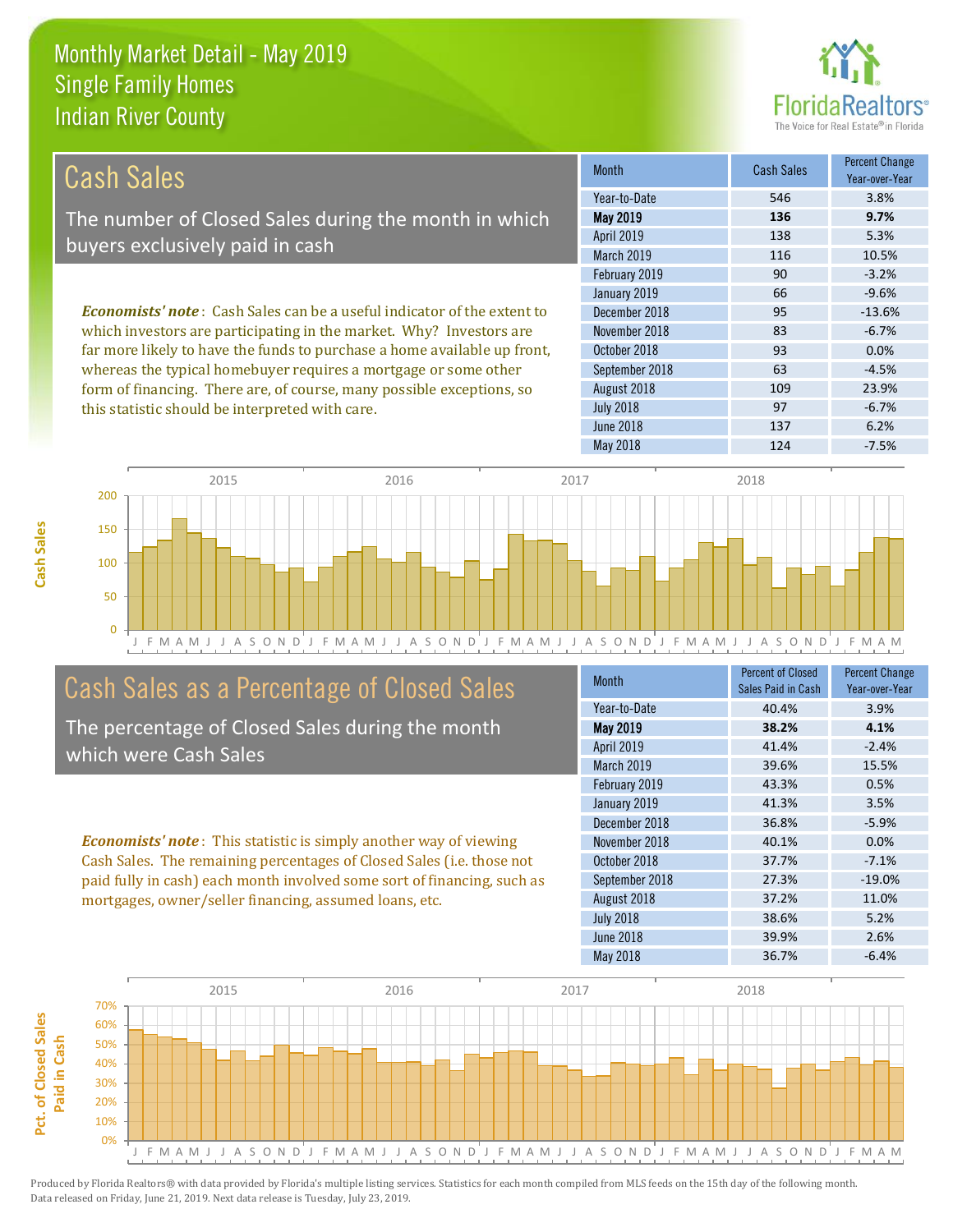

#### *Economists' note* : Median Sale Price is our preferred summary statistic for price activity because, unlike Average Sale Price, Median Sale Price is not sensitive to high sale prices for small numbers of homes that may not be characteristic of the market area. Keep in mind that median price trends over time are not always solely caused by changes in the general value of local real estate. Median sale price only reflects the values of the homes that *sold* each month, and the mix of the types of homes that sell can change over time. May 2018 **\$239,768** 2.1% July 2018  $$230,204$   $$-0.5\%$ June 2018 **\$249,000** 6.0% September 2018 **\$240,000** 4.4% August 2018 \$245,000 3.8% \$245,000 1.1% January 2019 **\$232,000** \$234,000 October 2018 \$235,150 6.3% April 2019 **\$255,000** \$255,000 8.5% March 2019 \$248,500 10.4% December 2018 **\$242,505** 1.0% November 2018 **\$240,000** 9.6% February 2019 Month Median Sale Price Percent Change Year-over-Year May 2019 **\$261,500 9.1%** Year-to-Date \$249,000 5.3% Median Sale Price The median sale price reported for the month (i.e. 50% of sales were above and 50% of sales were below)



### Average Sale Price

The average sale price reported for the month (i.e. total sales in dollars divided by the number of sales)

*Economists' note* : Usually, we prefer Median Sale Price over Average Sale Price as a summary statistic for home prices. However, Average Sale Price does have its uses—particularly when it is analyzed alongside the Median Sale Price. For one, the relative difference between the two statistics can provide some insight into the market for higher-end homes in an area.

| <b>Month</b>     | <b>Average Sale Price</b> | <b>Percent Change</b><br>Year-over-Year |
|------------------|---------------------------|-----------------------------------------|
| Year-to-Date     | \$372,817                 | 9.1%                                    |
| <b>May 2019</b>  | \$387,599                 | 16.1%                                   |
| April 2019       | \$379,025                 | 3.0%                                    |
| March 2019       | \$361,923                 | 14.1%                                   |
| February 2019    | \$348,172                 | $-6.3%$                                 |
| January 2019     | \$378,999                 | 19.1%                                   |
| December 2018    | \$376,117                 | 15.8%                                   |
| November 2018    | \$324,563                 | 18.5%                                   |
| October 2018     | \$310,545                 | $-4.9%$                                 |
| September 2018   | \$304,633                 | $-6.7%$                                 |
| August 2018      | \$318,992                 | $-13.7%$                                |
| <b>July 2018</b> | \$335,530                 | $-15.1%$                                |
| June 2018        | \$356,663                 | 12.9%                                   |
| <b>May 2018</b>  | \$333,745                 | 2.9%                                    |



**Median Sale Price** 

**Average Sale Price**

**Average Sale Price**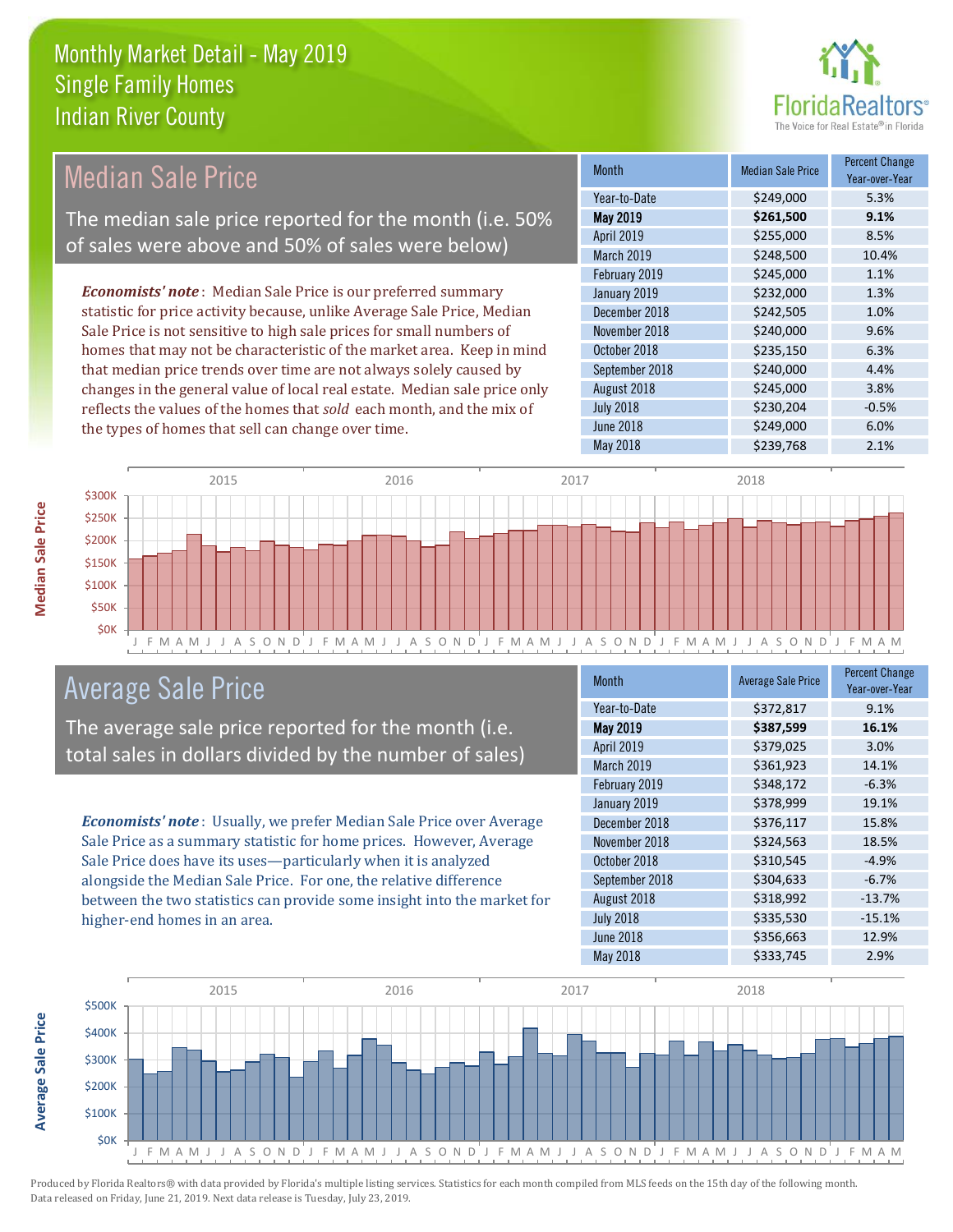

#### Dollar Volume

The sum of the sale prices for all sales which closed during the month

*Economists' note* : Dollar Volume is simply the sum of all sale prices in a given time period, and can quickly be calculated by multiplying Closed Sales by Average Sale Price. It is a strong indicator of the health of the real estate industry in a market, and is of particular interest to real estate professionals, investors, analysts, and government agencies. Potential home sellers and home buyers, on the other hand, will likely be better served by paying attention to trends in the two components of Dollar Volume (i.e. sales and prices) individually.

| <b>Month</b>     | Dollar Volume   | <b>Percent Change</b><br>Year-over-Year |
|------------------|-----------------|-----------------------------------------|
| Year-to-Date     | \$503.3 Million | 8.9%                                    |
| <b>May 2019</b>  | \$138.0 Million | 22.3%                                   |
| April 2019       | \$126.2 Million | 11.0%                                   |
| March 2019       | \$106.0 Million | 9.3%                                    |
| February 2019    | \$72.4 Million  | $-9.8%$                                 |
| January 2019     | \$60.6 Million  | 4.2%                                    |
| December 2018    | \$97.0 Million  | 6.3%                                    |
| November 2018    | \$67.2 Million  | 10.5%                                   |
| October 2018     | \$76.7 Million  | 2.6%                                    |
| September 2018   | \$70.4 Million  | 10.0%                                   |
| August 2018      | \$93.5 Million  | $-3.9%$                                 |
| <b>July 2018</b> | \$84.2 Million  | $-24.7%$                                |
| June 2018        | \$122.3 Million | 16.6%                                   |
| <b>May 2018</b>  | \$112.8 Million | 1.7%                                    |



# Median Percent of Original List Price Received

The median of the sale price (as a percentage of the original list price) across all properties selling during the month

*Economists' note* : The Median Percent of Original List Price Received is useful as an indicator of market recovery, since it typically rises as buyers realize that the market may be moving away from them and they need to match the selling price (or better it) in order to get a contract on the house. This is usually the last measure to indicate a market has shifted from down to up, so it is what we would call a *lagging* indicator.

| <b>Month</b>      | Med. Pct. of Orig.<br><b>List Price Received</b> | <b>Percent Change</b><br>Year-over-Year |
|-------------------|--------------------------------------------------|-----------------------------------------|
| Year-to-Date      | 94.7%                                            | $-1.0%$                                 |
| May 2019          | 95.0%                                            | $-0.8%$                                 |
| April 2019        | 94.3%                                            | $-1.3%$                                 |
| <b>March 2019</b> | 94.4%                                            | $-1.4%$                                 |
| February 2019     | 95.9%                                            | 0.1%                                    |
| January 2019      | 93.2%                                            | $-2.7%$                                 |
| December 2018     | 95.0%                                            | $-1.0%$                                 |
| November 2018     | 95.4%                                            | 0.2%                                    |
| October 2018      | 95.7%                                            | 0.5%                                    |
| September 2018    | 94.7%                                            | $-0.8%$                                 |
| August 2018       | 95.0%                                            | $-1.1%$                                 |
| <b>July 2018</b>  | 94.9%                                            | $-1.5%$                                 |
| June 2018         | 95.5%                                            | 0.1%                                    |
| <b>May 2018</b>   | 95.8%                                            | 1.3%                                    |

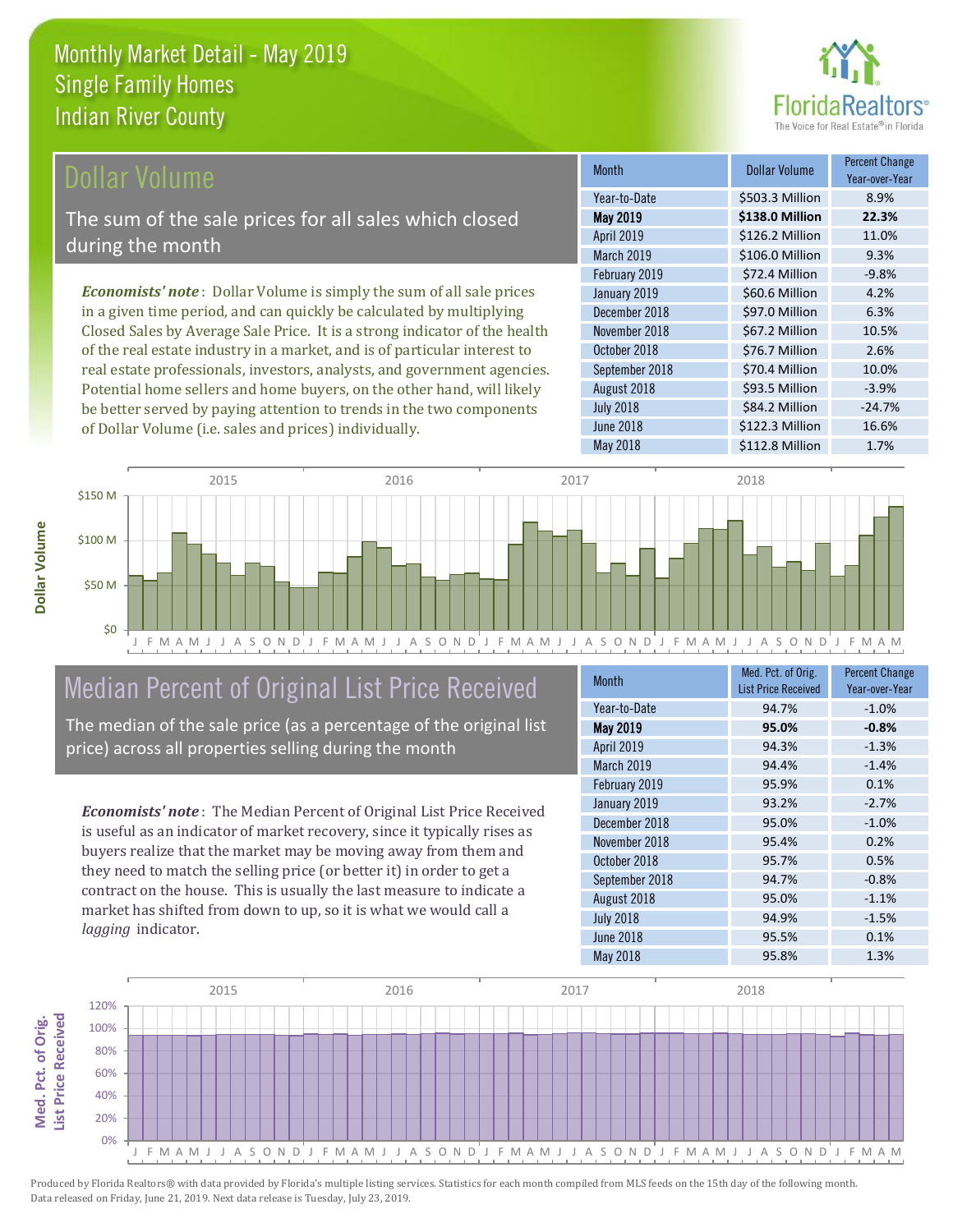

## Median Time to Contract

The median number of days between the listing date and contract date for all Closed Sales during the month

*Economists' note* : Like Time to Sale, Time to Contract is a measure of the length of the home selling process calculated for sales which closed during the month. The difference is that Time to Contract measures the number of days between the initial listing of a property and the signing of the contract which eventually led to the closing of the sale. When the gap between Median Time to Contract and Median Time to Sale grows, it is usually a sign of longer closing times and/or declining numbers of cash sales.

| <b>Month</b>     | Median Time to<br>Contract | <b>Percent Change</b><br>Year-over-Year |
|------------------|----------------------------|-----------------------------------------|
| Year-to-Date     | 60 Days                    | 33.3%                                   |
| <b>May 2019</b>  | 52 Days                    | 23.8%                                   |
| April 2019       | 59 Days                    | 20.4%                                   |
| March 2019       | 60 Days                    | 33.3%                                   |
| February 2019    | 59 Days                    | 28.3%                                   |
| January 2019     | 80 Days                    | 77.8%                                   |
| December 2018    | 47 Days                    | 4.4%                                    |
| November 2018    | 57 Days                    | 42.5%                                   |
| October 2018     | 55 Days                    | 0.0%                                    |
| September 2018   | 52 Days                    | $-5.5%$                                 |
| August 2018      | 70 Days                    | 48.9%                                   |
| <b>July 2018</b> | 50 Days                    | 6.4%                                    |
| <b>June 2018</b> | 49 Days                    | $-2.0%$                                 |
| <b>May 2018</b>  | 42 Days                    | $-23.6%$                                |





### Median Time to Sale

The median number of days between the listing date and closing date for all Closed Sales during the month

*Economists' note* : Time to Sale is a measure of the length of the home selling process, calculated as the number of days between the initial listing of a property and the closing of the sale. *Median* Time to Sale is the amount of time the "middle" property selling this month was on the market. That is, 50% of homes selling this month took *less* time to sell, and 50% of homes took *more* time to sell. Median Time to Sale gives a more accurate picture than Average Time to Sale, which can be skewed upward by small numbers of properties taking an abnormally long time to sell.

| <b>Month</b>     | <b>Median Time to Sale</b> | <b>Percent Change</b><br>Year-over-Year |
|------------------|----------------------------|-----------------------------------------|
| Year-to-Date     | 99 Days                    | 10.0%                                   |
| May 2019         | 95 Days                    | 13.1%                                   |
| April 2019       | 99 Days                    | 5.3%                                    |
| March 2019       | 99 Days                    | 17.9%                                   |
| February 2019    | 98 Days                    | 7.7%                                    |
| January 2019     | 130 Days                   | 46.1%                                   |
| December 2018    | 93 Days                    | $-4.1%$                                 |
| November 2018    | 92 Days                    | 3.4%                                    |
| October 2018     | 90 Days                    | $-15.1%$                                |
| September 2018   | 97 Days                    | $-9.3%$                                 |
| August 2018      | 117 Days                   | 39.3%                                   |
| <b>July 2018</b> | 92 Days                    | 1.1%                                    |
| <b>June 2018</b> | 95 Days                    | 4.4%                                    |
| May 2018         | 84 Days                    | $-20.0%$                                |

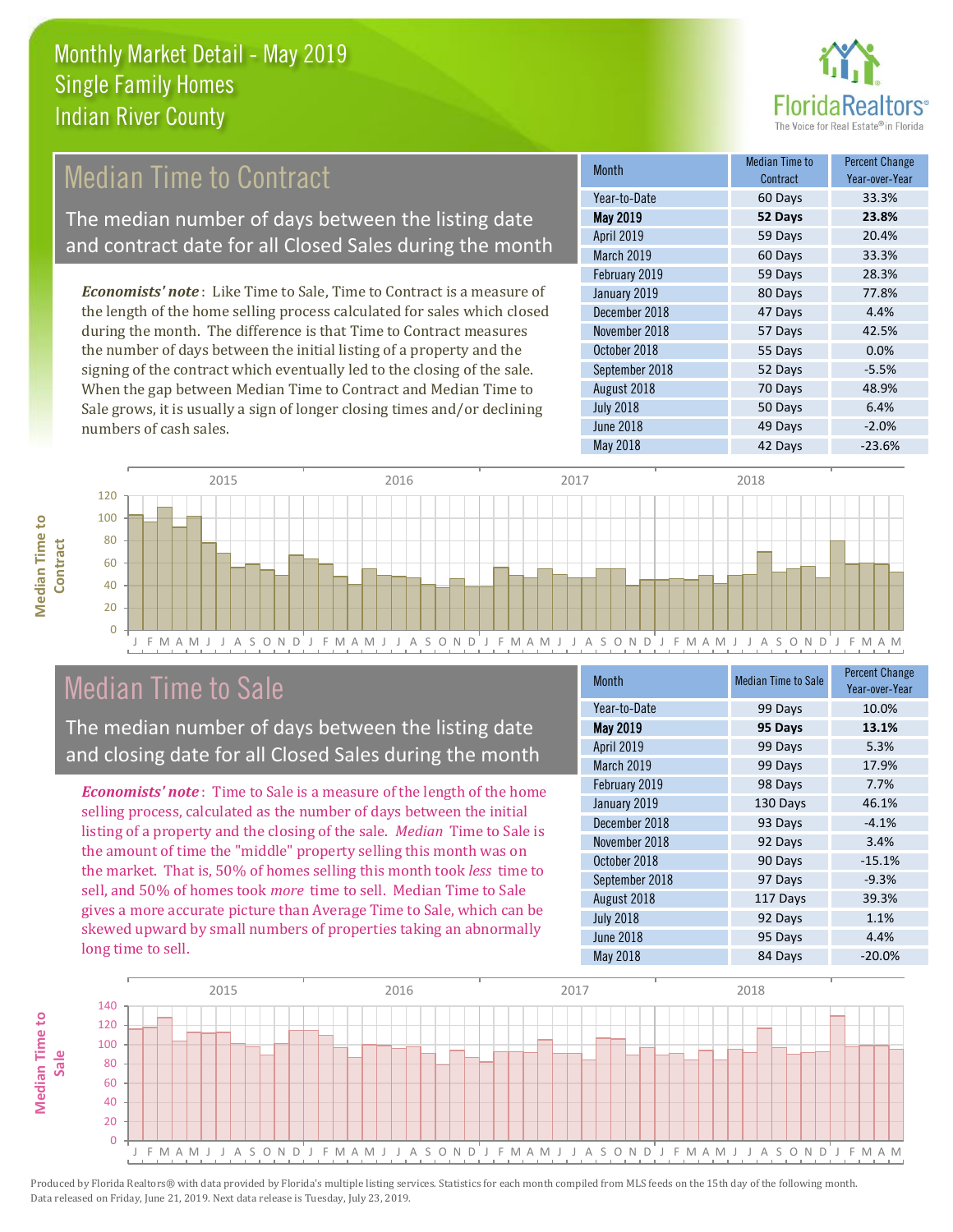distressed properties for sale.



| <b>New Pending Sales</b>                                                      | <b>Month</b>      | <b>New Pending Sales</b> | <b>Percent Change</b><br>Year-over-Year |
|-------------------------------------------------------------------------------|-------------------|--------------------------|-----------------------------------------|
|                                                                               | Year-to-Date      | 1,709                    | $-1.0%$                                 |
| The number of listed properties that went under                               | <b>May 2019</b>   | 390                      | 9.2%                                    |
| contract during the month                                                     | April 2019        | 367                      | $-5.9%$                                 |
|                                                                               | <b>March 2019</b> | 359                      | 1.1%                                    |
|                                                                               | February 2019     | 300                      | $-4.2%$                                 |
| <b>Economists' note:</b> Because of the typical length of time it takes for a | January 2019      | 293                      | $-5.8%$                                 |
| sale to close, economists consider Pending Sales to be a decent               | December 2018     | 156                      | $-21.2%$                                |
| indicator of potential future Closed Sales. It is important to bear in        | November 2018     | 260                      | $-3.3%$                                 |
| mind, however, that not all Pending Sales will be closed successfully.        | October 2018      | 272                      | $-2.5%$                                 |
| So, the effectiveness of Pending Sales as a future indicator of Closed        | September 2018    | 217                      | 42.8%                                   |
| Sales is susceptible to changes in market conditions such as the              | August 2018       | 307                      | 12.0%                                   |



# New Listings

The number of properties put onto the market during the month

availability of financing for homebuyers and the inventory of

*Economists' note* : New Listings tend to rise in delayed response to increasing prices, so they are often seen as a lagging indicator of market health. As prices rise, potential sellers raise their estimations of value—and in the most recent cycle, rising prices have freed up many potential sellers who were previously underwater on their mortgages. Note that in our calculations, we take care to not include properties that were recently taken off the market and quickly relisted, since these are not really *new* listings.

| <b>Month</b>      | <b>New Listings</b> | <b>Percent Change</b><br>Year-over-Year |
|-------------------|---------------------|-----------------------------------------|
| Year-to-Date      | 2,085               | $-4.8%$                                 |
| May 2019          | 380                 | $-7.5%$                                 |
| <b>April 2019</b> | 395                 | $-2.5%$                                 |
| March 2019        | 417                 | $-3.5%$                                 |
| February 2019     | 414                 | $-9.6%$                                 |
| January 2019      | 479                 | $-1.2%$                                 |
| December 2018     | 265                 | 8.2%                                    |
| November 2018     | 369                 | 8.8%                                    |
| October 2018      | 446                 | 30.4%                                   |
| September 2018    | 311                 | 75.7%                                   |
| August 2018       | 348                 | 13.4%                                   |
| <b>July 2018</b>  | 333                 | 8.8%                                    |
| June 2018         | 303                 | $-18.3%$                                |
| May 2018          | 411                 | 8.2%                                    |

July 2018 286 -1.0% June 2018 **278** -18.7%



Produced by Florida Realtors® with data provided by Florida's multiple listing services. Statistics for each month compiled from MLS feeds on the 15th day of the following month. Data released on Friday, June 21, 2019. Next data release is Tuesday, July 23, 2019.

**New Listings**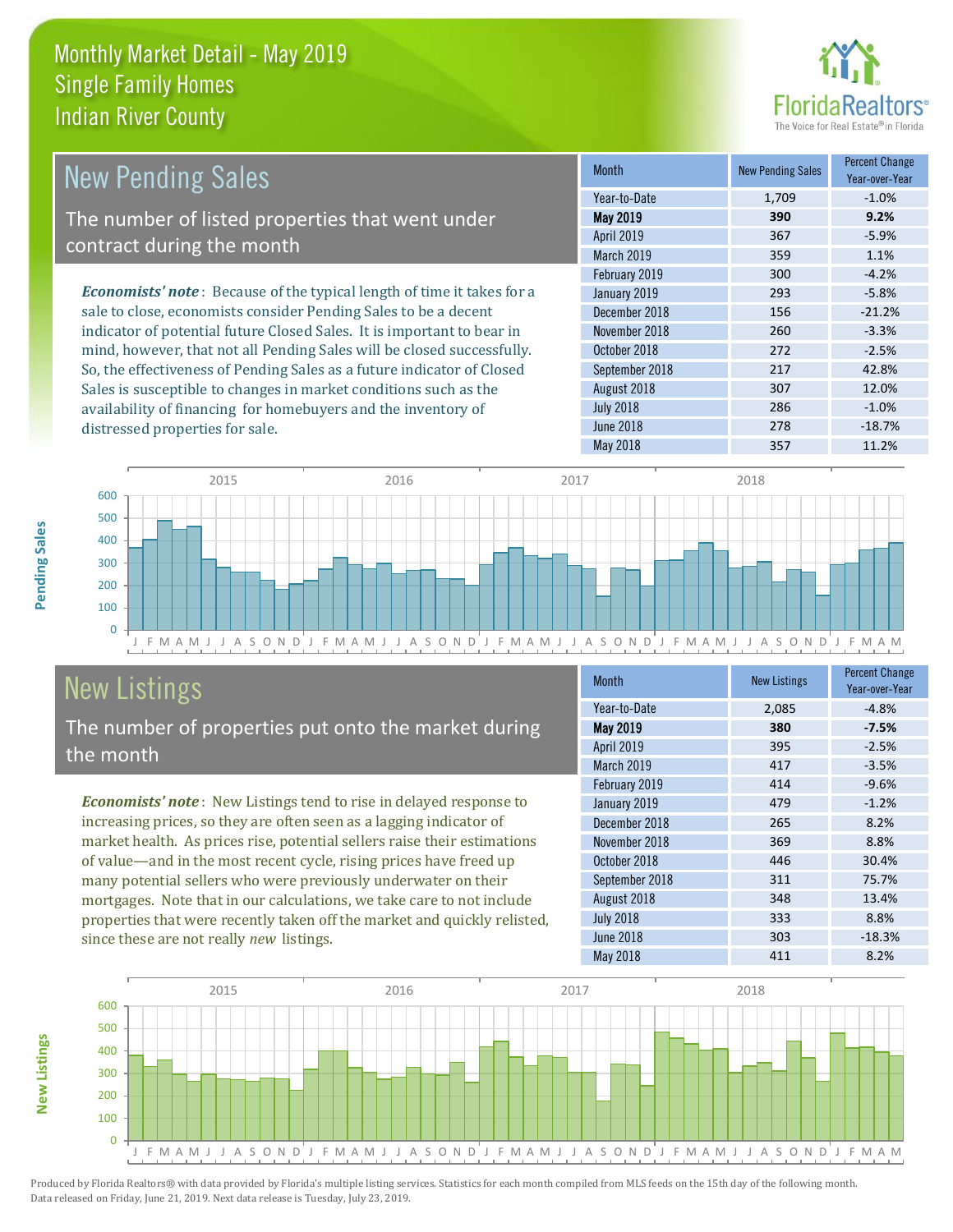

# Inventory (Active Listings)

The number of property listings active at the end of the month

*Economists' note* : There are a number of ways to define and calculate Inventory. Our method is to simply count the number of active listings on the last day of the month, and hold this number to compare with the same month the following year. Inventory rises when New Listings are outpacing the number of listings that go off-market (regardless of whether they actually sell). Likewise, it falls when New Listings aren't keeping up with the rate at which homes are going off-market.

| <b>Month</b>             | Inventory | <b>Percent Change</b><br>Year-over-Year |
|--------------------------|-----------|-----------------------------------------|
| <b>YTD (Monthly Avg)</b> | 1,629     | 13.0%                                   |
| <b>May 2019</b>          | 1,501     | 2.3%                                    |
| April 2019               | 1,589     | 12.3%                                   |
| March 2019               | 1,639     | 13.7%                                   |
| February 2019            | 1,755     | 17.6%                                   |
| January 2019             | 1,660     | 19.2%                                   |
| December 2018            | 1,496     | 27.2%                                   |
| November 2018            | 1,484     | 22.4%                                   |
| October 2018             | 1,490     | 22.7%                                   |
| September 2018           | 1,332     | 16.0%                                   |
| August 2018              | 1,330     | 14.1%                                   |
| <b>July 2018</b>         | 1,290     | 3.4%                                    |
| <b>June 2018</b>         | 1,307     | 2.0%                                    |
| May 2018                 | 1,467     | 9.6%                                    |



# Months Supply of Inventory

An estimate of the number of months it will take to deplete the current Inventory given recent sales rates

*Economists' note* : MSI is a useful indicator of market conditions. The benchmark for a balanced market (favoring neither buyer nor seller) is 5.5 months of inventory. Anything higher is traditionally a buyers' market, and anything lower is a sellers' market. There is no single accepted way of calculating MSI. A common method is to divide current Inventory by the most recent month's Closed Sales count, but this count is a usually poor predictor of future Closed Sales due to seasonal cycles. To eliminate seasonal effects, we use the 12-month average of monthly Closed Sales instead.

| <b>Month</b>             | <b>Months Supply</b> | <b>Percent Change</b><br>Year-over-Year |
|--------------------------|----------------------|-----------------------------------------|
| <b>YTD (Monthly Avg)</b> | 6.2                  | 12.7%                                   |
| May 2019                 | 5.7                  | 1.8%                                    |
| April 2019               | 6.0                  | 11.1%                                   |
| March 2019               | 6.3                  | 14.5%                                   |
| February 2019            | 6.7                  | 17.5%                                   |
| January 2019             | 6.3                  | 16.7%                                   |
| December 2018            | 5.6                  | 24.4%                                   |
| November 2018            | 5.6                  | 16.7%                                   |
| October 2018             | 5.6                  | 16.7%                                   |
| September 2018           | 5.0                  | 11.1%                                   |
| August 2018              | 5.0                  | 11.1%                                   |
| <b>July 2018</b>         | 4.9                  | 2.1%                                    |
| <b>June 2018</b>         | 4.9                  | $-2.0%$                                 |
| May 2018                 | 5.6                  | 3.7%                                    |

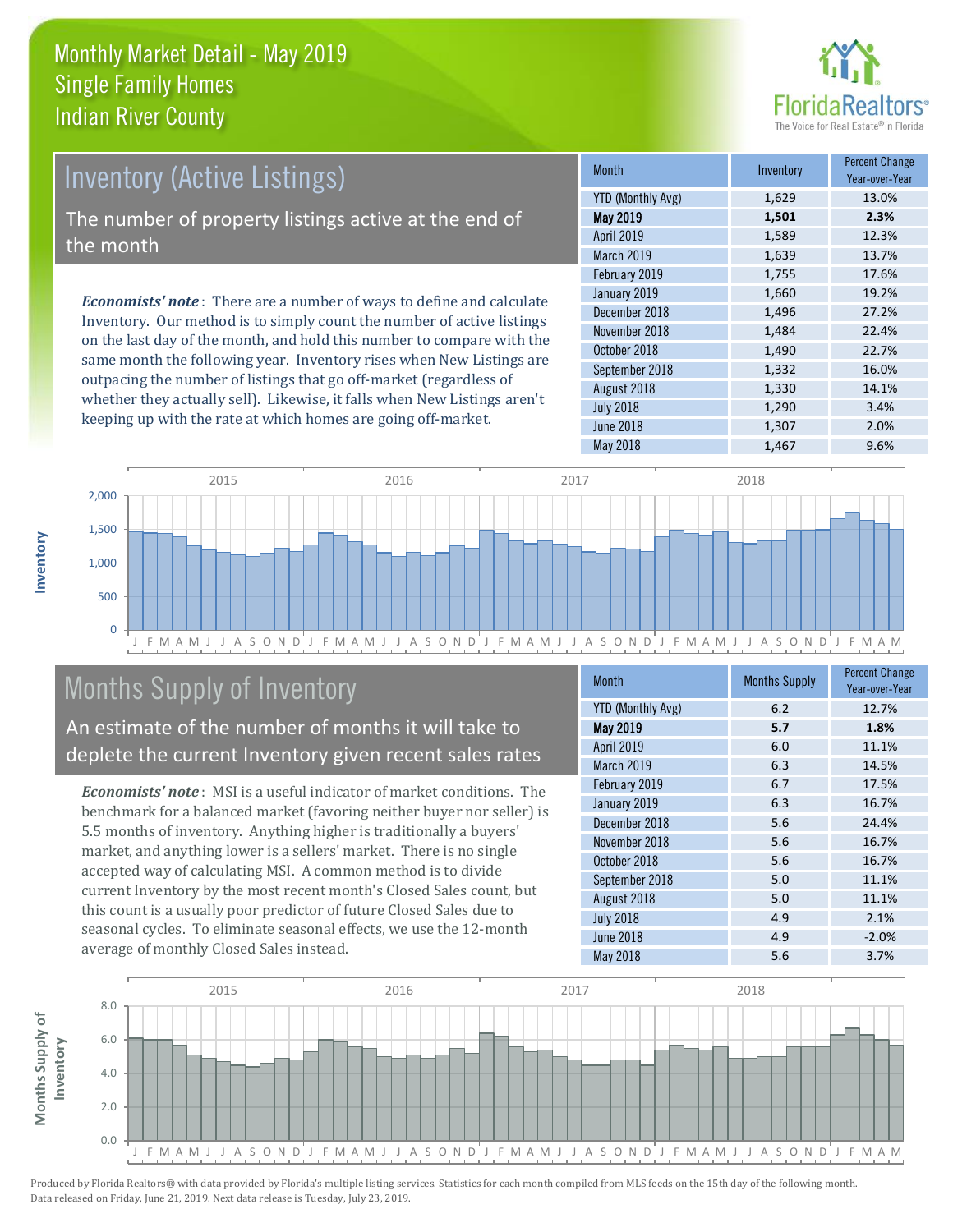

#### $$100,000 - $149,999$  21  $-19.2\%$ Sale Price Closed Sales Percent Change Year-over-Year Less than \$50,000 1 1 N/A  $$50.000 - $99.999$  7 -30.0% \$150,000 - \$199,999 62 -12.7% \$200,000 - \$249,999 74 -5.1% \$400,000 - \$599,999 40 29.0% \$600,000 - \$999,999 24 100.0% *Economists' note:* Closed Sales are one of the simplest—yet most important—indicators for the residential real estate market. When comparing Closed Sales across markets of different sizes, we recommend comparing the percent changes in sales rather than the number of sales. Closed Sales (and many other market metrics) are affected by seasonal cycles, so actual trends are more accurately represented by year-over-year changes (i.e. comparing a month's sales to the amount of sales in the same month in the previous year), rather than changes from one month to the next. \$1,000,000 or more 20 53.8% \$250,000 - \$299,999 45 -22.4% \$300,000 - \$399,999 62 59.0% Closed Sales by Sale Price The number of sales transactions which closed during the month



#### Median Time to Contract by Sale Price The median number of days between the listing date and contract date for all Closed Sales during the month

*Economists' note* : Like Time to Sale, Time to Contract is a measure of the length of the home selling process calculated for sales which closed during the month. The difference is that Time to Contract measures the number of days between the initial listing of a property and the signing of the contract which eventually led to the closing of the sale. When the gap between Median Time to Contract and Median Time to Sale grows, it is usually a sign of longer closing times and/or declining numbers of cash sales.

| <b>Sale Price</b>     | <b>Median Time to</b><br>Contract | <b>Percent Change</b><br>Year-over-Year |
|-----------------------|-----------------------------------|-----------------------------------------|
| Less than \$50,000    | 93 Days                           | N/A                                     |
| $$50,000 - $99,999$   | 44 Days                           | $-21.4%$                                |
| $$100,000 - $149,999$ | 54 Days                           | 285.7%                                  |
| $$150,000 - $199,999$ | 42 Days                           | 68.0%                                   |
| \$200,000 - \$249,999 | 33 Days                           | $-23.3%$                                |
| \$250,000 - \$299,999 | 37 Days                           | $-36.2%$                                |
| \$300,000 - \$399,999 | 89 Days                           | 196.7%                                  |
| \$400,000 - \$599,999 | 63 Days                           | $-30.8%$                                |
| \$600,000 - \$999,999 | 113 Days                          | 105.5%                                  |
| \$1,000,000 or more   | 146 Days                          | 64.0%                                   |



**Closed Sales**

**Median Time to Contract**

**Median Time to Contract**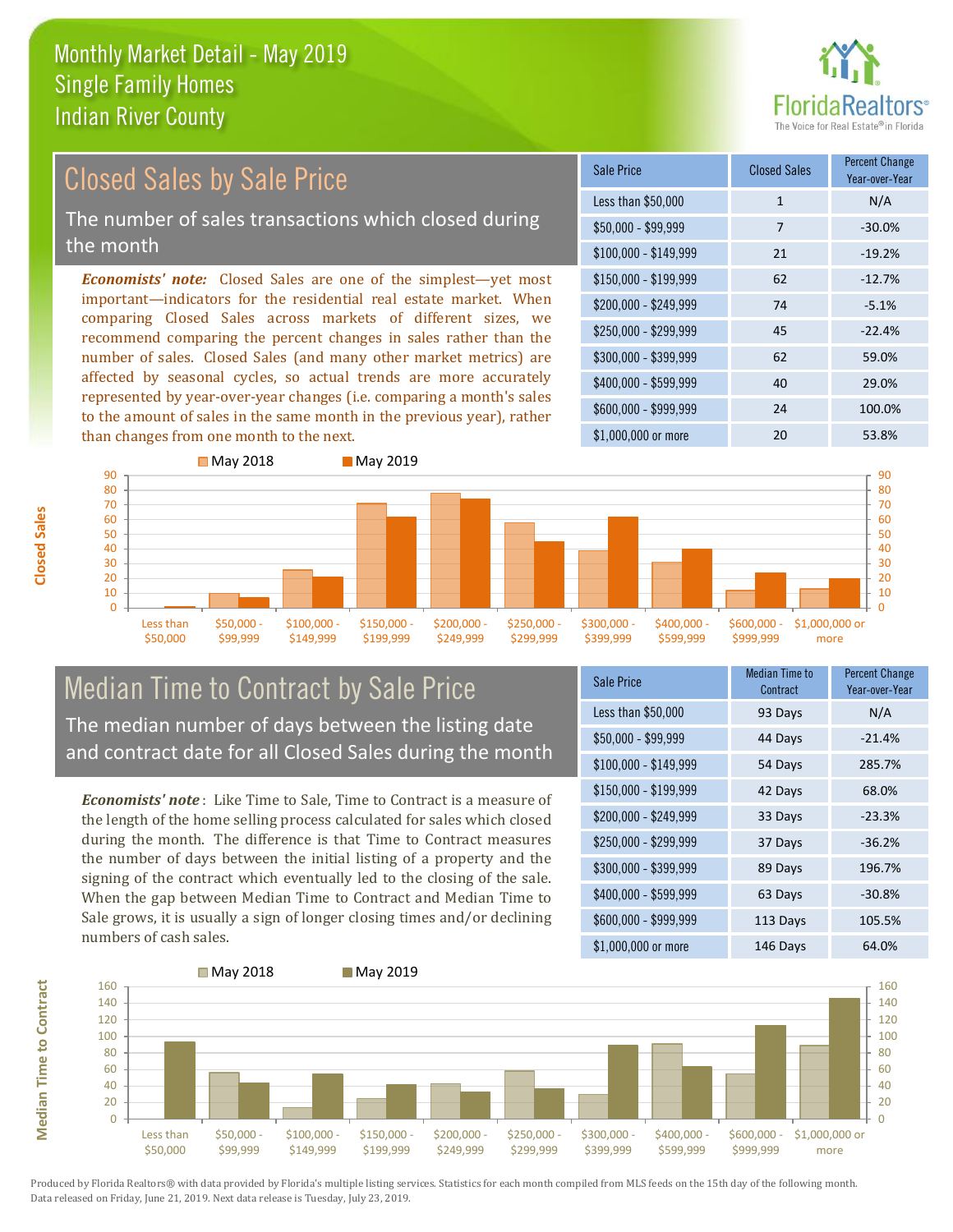

# New Listings by Initial Listing Price The number of properties put onto the market during

the month

*Economists' note:* New Listings tend to rise in delayed response to increasing prices, so they are often seen as a lagging indicator of market health. As prices rise, potential sellers raise their estimations of value—and in the most recent cycle, rising prices have freed up many potential sellers who were previously underwater on their mortgages. Note that in our calculations, we take care to not include properties that were recently taken off the market and quickly relisted, since these are not really *new* listings.

| <b>Initial Listing Price</b> | <b>New Listings</b> | <b>Percent Change</b><br>Year-over-Year |
|------------------------------|---------------------|-----------------------------------------|
| Less than \$50,000           | $\Omega$            | $-100.0%$                               |
| $$50,000 - $99,999$          | 5                   | $-37.5%$                                |
| $$100,000 - $149,999$        | 29                  | $-19.4%$                                |
| $$150,000 - $199,999$        | 70                  | $-15.7%$                                |
| \$200,000 - \$249,999        | 87                  | 4.8%                                    |
| \$250,000 - \$299,999        | 68                  | $-10.5%$                                |
| \$300,000 - \$399,999        | 42                  | $-23.6%$                                |
| \$400,000 - \$599,999        | 34                  | 30.8%                                   |
| \$600,000 - \$999,999        | 24                  | $-25.0%$                                |
| \$1,000,000 or more          | 21                  | 90.9%                                   |



#### Inventory by Current Listing Price The number of property listings active at the end of the month

*Economists' note* : There are a number of ways to define and calculate Inventory. Our method is to simply count the number of active listings on the last day of the month, and hold this number to compare with the same month the following year. Inventory rises when New Listings are outpacing the number of listings that go off-market (regardless of whether they actually sell). Likewise, it falls when New Listings aren't keeping up with the rate at which homes are going off-market.

| <b>Current Listing Price</b> | Inventory    | <b>Percent Change</b><br>Year-over-Year |
|------------------------------|--------------|-----------------------------------------|
| Less than \$50,000           | $\mathbf{1}$ | 0.0%                                    |
| $$50,000 - $99,999$          | 4            | $-78.9%$                                |
| $$100,000 - $149,999$        | 50           | $-19.4%$                                |
| $$150,000 - $199,999$        | 172          | 28.4%                                   |
| \$200,000 - \$249,999        | 221          | 17.6%                                   |
| \$250,000 - \$299,999        | 191          | 2.1%                                    |
| \$300,000 - \$399,999        | 230          | 8.0%                                    |
| \$400,000 - \$599,999        | 221          | $-6.4%$                                 |
| \$600,000 - \$999,999        | 174          | $-9.8%$                                 |
| \$1,000,000 or more          | 237          | 1.3%                                    |



Produced by Florida Realtors® with data provided by Florida's multiple listing services. Statistics for each month compiled from MLS feeds on the 15th day of the following month. Data released on Friday, June 21, 2019. Next data release is Tuesday, July 23, 2019.

**Inventory**